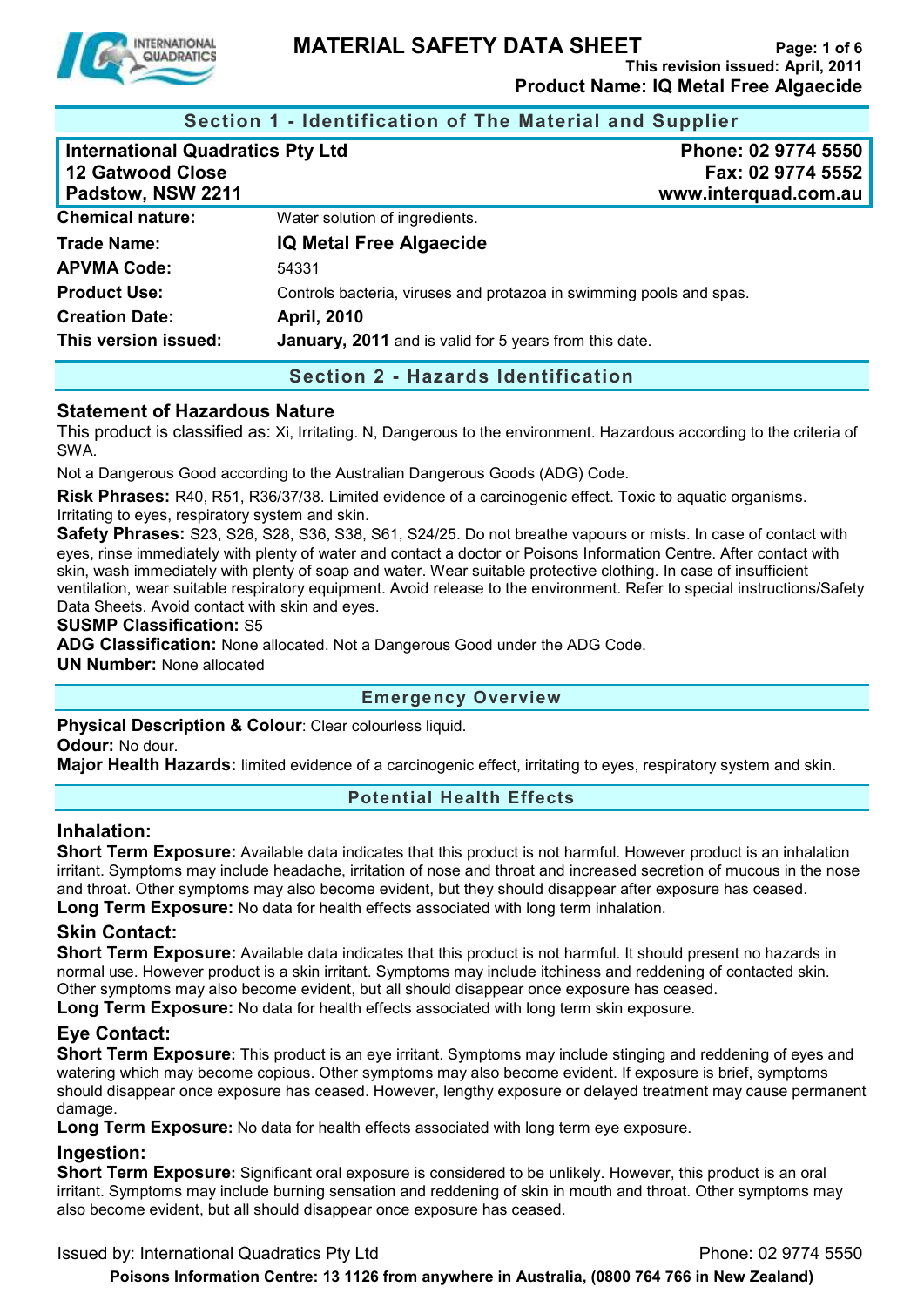

## **MATERIAL SAFETY DATA SHEET** Page: 2 of 6

**This revision issued: April, 2011**

**Product Name: IQ Metal Free Algaecide**

**Long Term Exposure:** No data for health effects associated with long term ingestion.

### **Carcinogen Status:**

**SWA:** Simazine is classified by SWA as a Class 3 Carcinogen, possibly carcinogenic to humans.

See the SWA website for further details. A web address has not been provided as addresses frequently change.

**NTP:** No significant ingredient is classified as carcinogenic by NTP.

**IARC:** Simazine is Class 3 - unclassifiable as to carcinogenicity to humans.

See the IARC website for further details. A web address has not been provided as addresses frequently change.

| <b>Section 3 - Composition/Information on Ingredients</b>                      |               |         |         |                                |
|--------------------------------------------------------------------------------|---------------|---------|---------|--------------------------------|
| Ingredients                                                                    | <b>CAS No</b> | Conc, % |         | TWA $(mg/m^3)$ STEL $(mg/m^3)$ |
| simazine                                                                       | 122-34-9      | 35a/L   | not set | not set                        |
| Poly(oxyethylene) (dimethylimino) ethylene (dimethylimino) ethylene dichloride |               |         |         |                                |
|                                                                                | 31512-74-0    | 300g/L  | not set | not set                        |
| Other non hazardous ingredients                                                | secret        | to 100  | not set | not set                        |
| .<br>____                                                                      |               | .       |         | .  .                           |

This is a commercial product whose exact ratio of components may vary slightly. Minor quantities of other non hazardous ingredients are also possible.

The SWA TWA exposure value is the average airborne concentration of a particular substance when calculated over a normal 8 hour working day for a 5 day working week. The STEL (Short Term Exposure Limit) is an exposure value that may be equalled (but should not be exceeded) for no longer than 15 minutes and should not be repeated more than 4 times per day. There should be at least 60 minutes between successive exposures at the STEL. The term "peak "is used when the TWA limit, because of the rapid action of the substance, should never be exceeded, even briefly.

**Section 4 - First Aid Measures** 

### **General Information:**

You should call The Poisons Information Centre if you feel that you may have been poisoned, burned or irritated by this product. The number is 13 1126 from anywhere in Australia (0800 764 766 in New Zealand) and is available at all times. Have this MSDS with you when you call.

**Inhalation:** If irritation occurs, contact a Poisons Information Centre, or call a doctor. Remove source of contamination or move victim to fresh air. If breathing is difficult, oxygen may be beneficial if administered by trained personnel, preferably on a doctor's advice. In severe cases, symptoms of pulmonary oedema can be delayed up to 48 hours after exposure.

**Skin Contact:** Wash gently and thoroughly with warm water (use non-abrasive soap if necessary) for 10-20 minutes or until product is removed. Under running water, remove contaminated clothing, shoes and leather goods (e.g. watchbands and belts) and completely decontaminate them before reuse or discard. If irritation persists, repeat flushing and seek medical attention.

**Eye Contact:** Immediately flush the contaminated eye(s) with lukewarm, gently flowing water for 20 minutes or until the product is removed, while holding the eyelid(s) open. Take care not to rinse contaminated water into the unaffected eye or onto the face. Obtain medical attention immediately. Take special care if exposed person is wearing contact lenses.

**Ingestion:** If swallowed, do NOT induce vomiting. Wash mouth with water and contact a Poisons Information Centre, or call a doctor.

### **Section 5 - Fire Fighting Measures**

**Fire and Explosion Hazards**: There is no risk of an explosion from this product under normal circumstances if it is involved in a fire.

Only small quantities of decomposition products are expected from this product at temperatures normally achieved in a fire. This will only occur after heating to dryness.

Fire decomposition products from this product may be toxic if inhaled. Take appropriate protective measures.

**Extinguishing Media:** Not Combustible. Use extinguishing media suited to burning materials.

**Fire Fighting:** If a significant quantity of this product is involved in a fire, call the fire brigade.

| Flash point:                     | Does not burn.                  |
|----------------------------------|---------------------------------|
| <b>Upper Flammability Limit:</b> | Does not burn.                  |
| <b>Lower Flammability Limit:</b> | Does not burn.                  |
| <b>Autoignition temperature:</b> | Not applicable - does not burn. |
| <b>Flammability Class:</b>       | Does not burn.                  |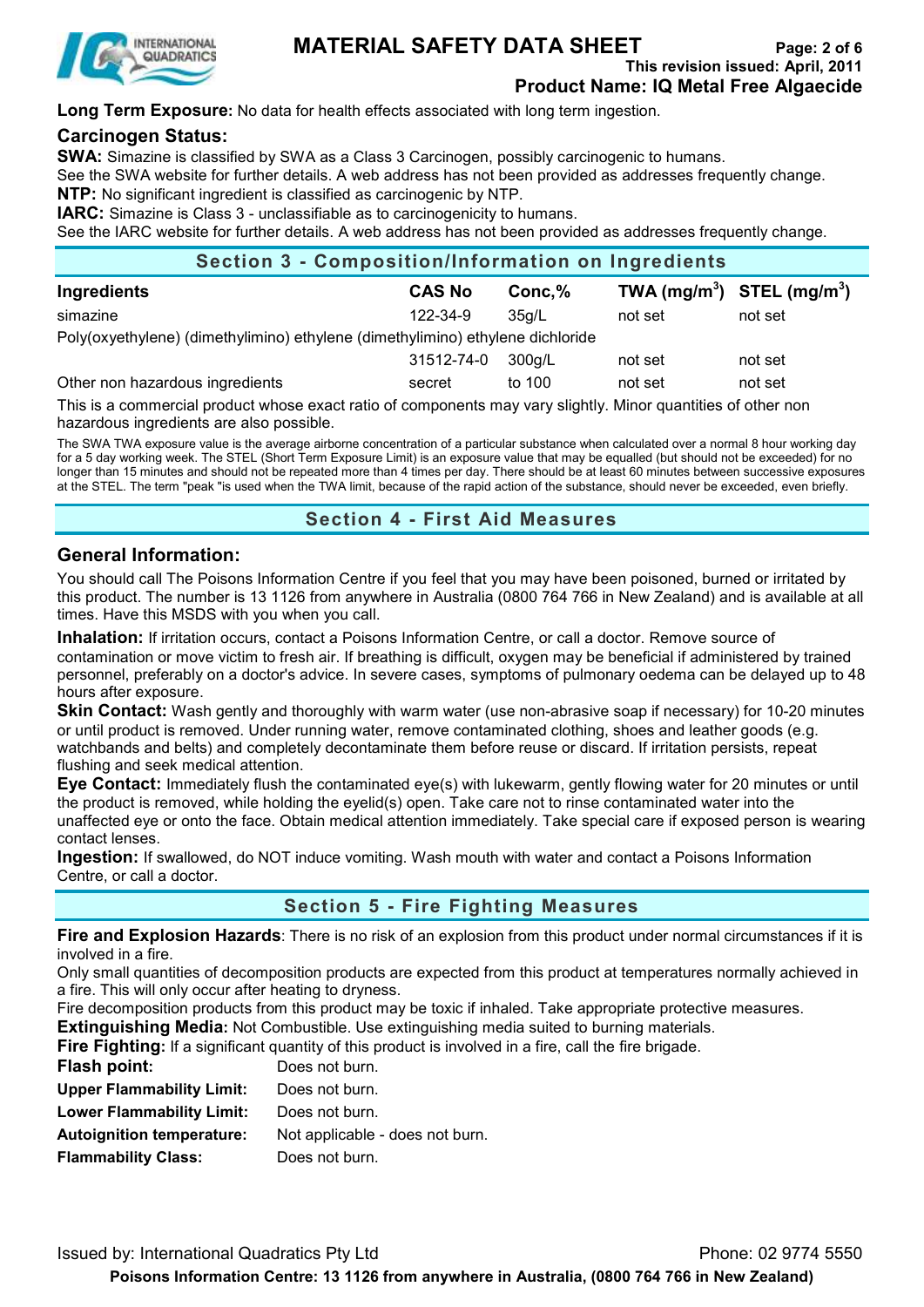

### **MATERIAL SAFETY DATA SHEET** Page: 3 of 6 **This revision issued: April, 2011 Product Name: IQ Metal Free Algaecide**

### **Section 6 - Accidental Release Measures**

**Accidental release:** In the event of a major spill, prevent spillage from entering drains or water courses. Wear full protective clothing including eye/face protection. All skin areas should be covered. See below under Personal Protection regarding Australian Standards relating to personal protective equipment. Suitable materials for protective clothing include rubber, PVC. Eye/face protective equipment should comprise as a minimum, protective goggles. If there is a significant chance that vapours or mists are likely to build up in the cleanup area, we recommend that you use a respirator. Usually, no respirator is necessary when using this product. However, if you have any doubts consult the Australian Standard mentioned below (section 8).

Stop leak if safe to do so, and contain spill. Absorb onto sand, vermiculite or other suitable absorbent material. If spill is too large or if absorbent material is not available, try to create a dike to stop material spreading or going into drains or waterways. Sweep up and shovel or collect recoverable product into labelled containers for recycling or salvage, and dispose of promptly. Recycle containers wherever possible after careful cleaning. After spills, wash area preventing runoff from entering drains. If a significant quantity of material enters drains, advise emergency services. This material may be suitable for approved landfill. Ensure legality of disposal by consulting regulations prior to disposal. Thoroughly launder protective clothing before storage or re-use. Advise laundry of nature of contamination when sending contaminated clothing to laundry.

### **Section 7 - Handling and Storage**

**Handling:** Keep exposure to this product to a minimum, and minimise the quantities kept in work areas. Check Section 8 of this MSDS for details of personal protective measures, and make sure that those measures are followed. The measures detailed below under "Storage" should be followed during handling in order to minimise risks to persons using the product in the workplace. Also, avoid contact or contamination of product with incompatible materials listed in Section 10.

**Storage:** This product is a Scheduled Poison. Observe all relevant regulations regarding sale, transport and storage of this schedule of poison. Protect this product from light. Store in the closed original container in a dry, cool, wellventilated area out of direct sunlight. Make sure that the product does not come into contact with substances listed under "Incompatibilities" in Section 10. Some liquid preparations settle or separate on standing and may require stirring before use. Check packaging - there may be further storage instructions on the label.

### **Section 8 - Exposure Controls and Personal Protection**

The following Australian Standards will provide general advice regarding safety clothing and equipment: Respiratory equipment: **AS/NZS 1715**, Protective Gloves: **AS 2161**, Occupational Protective Clothing: AS/NZS 4501 set 2008, Industrial Eye Protection: **AS1336** and **AS/NZS 1337**, Occupational Protective Footwear: **AS/NZS2210**.

**SWA Exposure Limits TWA (mg/m<sup>3</sup>**

**) STEL (mg/m<sup>3</sup> )** 

Exposure limits have not been established by SWA for any of the significant ingredients in this product.

The ADI for simazine is set at 0.005mg/kg/day. The corresponding NOEL is set at 0.5mg/kg/day. ADI means Acceptable Daily Intake; NOEL means No-observable-effect-level. Taken from Australian ADI List, Dec 2008.

No special equipment is usually needed when occasionally handling small quantities. The following instructions are for bulk handling or where regular exposure in an occupational setting occurs without proper containment systems. **Ventilation:** This product should only be used in a well ventilated area. If natural ventilation is inadequate, use of a fan is suggested.

**Eye Protection:** Protective glasses or goggles should be worn when this product is being used. Failure to protect your eyes may cause them harm. Emergency eye wash facilities are also recommended in an area close to where this product is being used.

Skin Protection: Prevent skin contact by wearing impervious gloves, clothes and, preferably, apron. Make sure that all skin areas are covered. See below for suitable material types.

**Protective Material Types:** We suggest that protective clothing be made from the following materials: rubber, PVC.

**Respirator:** Usually, no respirator is necessary when using this product. However, if you have any doubts consult the Australian Standard mentioned above.

Eyebaths or eyewash stations and safety deluge showers should be provided near to where this product is being used.

### **Section 9 - Physical and Chemical Properties:**

**Physical Description & colour**: Clear colourless liquid. **Odour:** No dour. **Boiling Point: Approximately 100°C at 100kPa.** 

Issued by: International Quadratics Pty Ltd **Phone: 02 9774 5550 Poisons Information Centre: 13 1126 from anywhere in Australia, (0800 764 766 in New Zealand)**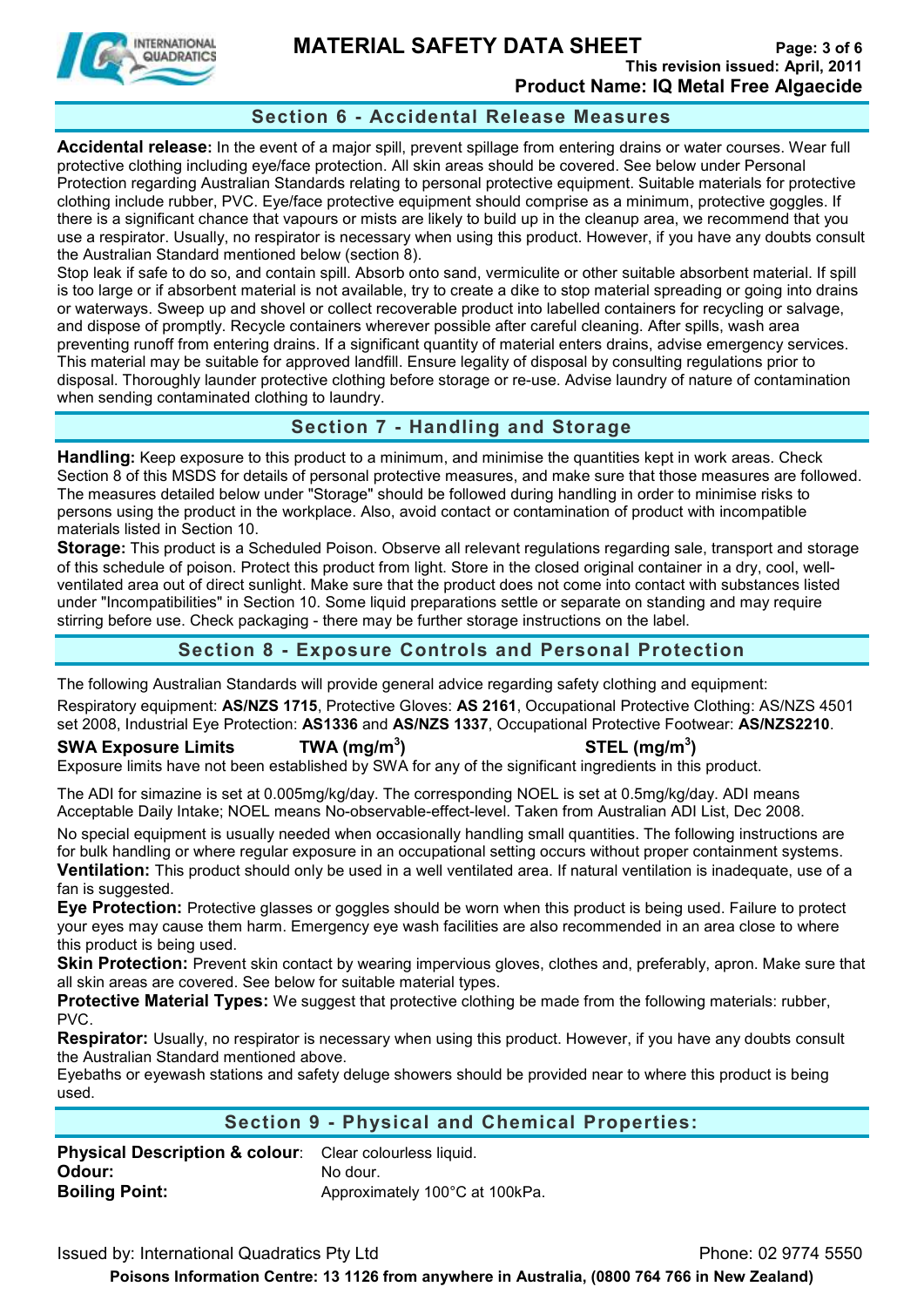

## **MATERIAL SAFETY DATA SHEET** Page: 4 of 6

**This revision issued: April, 2011**

**Product Name: IQ Metal Free Algaecide Freezing/Melting Point:** Below 0°C. **Volatiles:** Water component. **Vapour Pressure:** 2.37 kPa at 20°C (water vapour pressure). **Vapour Density:** No data. **Specific Gravity:** No data. **Water Solubility:** Completely soluble in water. **pH:** No data. **Volatility:** No data. **Odour Threshold:** No data. **Evaporation Rate:** No data. **Coeff Oil/water Distribution:** No data **Autoignition temp:** Not applicable - does not burn.

### **Section 10 - Stability and Reactivity**

**Reactivity:** This product is unlikely to react or decompose under normal storage conditions. However, if you have any doubts, contact the supplier for advice on shelf life properties.

**Conditions to Avoid:** Protect this product from light. Store in the closed original container in a dry, cool, wellventilated area out of direct sunlight.

**Incompatibilities:** strong oxidising agents, anionic surfactants.

**Fire Decomposition:** Only small quantities of decomposition products are expected from this product at temperatures normally achieved in a fire. This will only occur after heating to dryness. Combustion forms carbon dioxide, and if incomplete, carbon monoxide and smoke. Water is also formed. May form nitrogen and its compounds, and under some circumstances, oxides of nitrogen. Occasionally hydrogen cyanide gas in reducing atmospheres. May form hydrogen chloride gas, other compounds of chlorine. Carbon monoxide poisoning produces headache, weakness, nausea, dizziness, confusion, dimness of vision, disturbance of judgment, and unconsciousness followed by coma and death.

**Polymerisation:** This product will not undergo polymerisation reactions.

### **Section 11 - Toxicological Information**

**Toxicity:** An information profile for Simazine is available at http://extoxnet.orst.edu/pips/ghindex.html **Acute toxicity:** The reported oral LD<sub>50</sub> for technical Simazine in rats and mice is >5000 mg/kg; its dermal LD<sub>50</sub> is 3100 mg/kg in rats and > 10,000 mg/kg in rabbits. The 4-hour inhalation LC $_{50}$  in rats is greater than 2 mg/L. The formulated products, in most cases, are less toxic via all routes. Simazine is nonirritating to the skin and eyes of rabbits except at high doses. Symptoms exhibited by poisoned sheep included lower food intake, higher water intake, incoordination, tremors, and weakness, especially in the hindquarters.

**Chronic toxicity:** Some 90-day feeding studies showed reduced body weight at 67 to 100 mg/kg/day. This same effect and kidney toxicity were seen in rats at doses of 150 mg/kg/day. In 2-year chronic oral feeding studies in which rats were given daily dosages of 5 mg/kg/day of Simazine in the diet, no gross or microscopic signs of toxicity were seen. When rats were given repeated doses of 15 mg/kg/day, some liver cells degenerated during the first 3 days, but the condition did not progress. Instead, the liver adapted and the compound was metabolized. Other effects observed in test animals include tremors, damage to the testes, kidneys, liver, and thyroid, disturbances in sperm production, and gene mutations.

**Reproductive effects:** No adverse effects on reproductive capacity or development were observed in a threegeneration study of rats fed 5 mg/kg/day Simazine. Reproductive effects are not likely in humans under normal circumstances.

**Teratogenic effects:** No dose-related teratogenic effects were observed when rabbits were given daily doses of 5, 75, or 200 mg/kg for days 7 through 19 of pregnancy. Simazine does not appear to be teratogenic.

**Mutagenic effects:** Simazine has shown negative results in a variety of mutagenicity tests on bacterial cultures. It is likely that Simazine is either nonmutagenic or weakly mutagenic.

**Carcinogenic effects:** Simazine was not tumorigenic in mice at the maximum tolerated dose of 215 mg/kg/day over an 18-month period. In other studies, doses as low as 5 mg/kg/day produced excess tumours (thyroid and mammary) in female rats. Because of inconsistencies in the data, it is not possible to determine Simazine's carcinogenic status. **Organ toxicity:** Damage to the testes, kidneys, liver, and thyroid has been observed in test animals.

**Fate in humans and animals:** Studies in rats, goats, and sheep reveal that 60 to 70% of the ingested dose may be absorbed into the system, with approximately 5 to 10% distributed systemically to tissues. The remainder is eliminated via urine within 24 hours. It has been reported that Simazine residues were present in the urine of sheep for up to 12 days after administration of a single oral dose. The maximum concentration in the urine occurred from 2 to 6 days after administration.There is no data to hand indicating any particular target organs.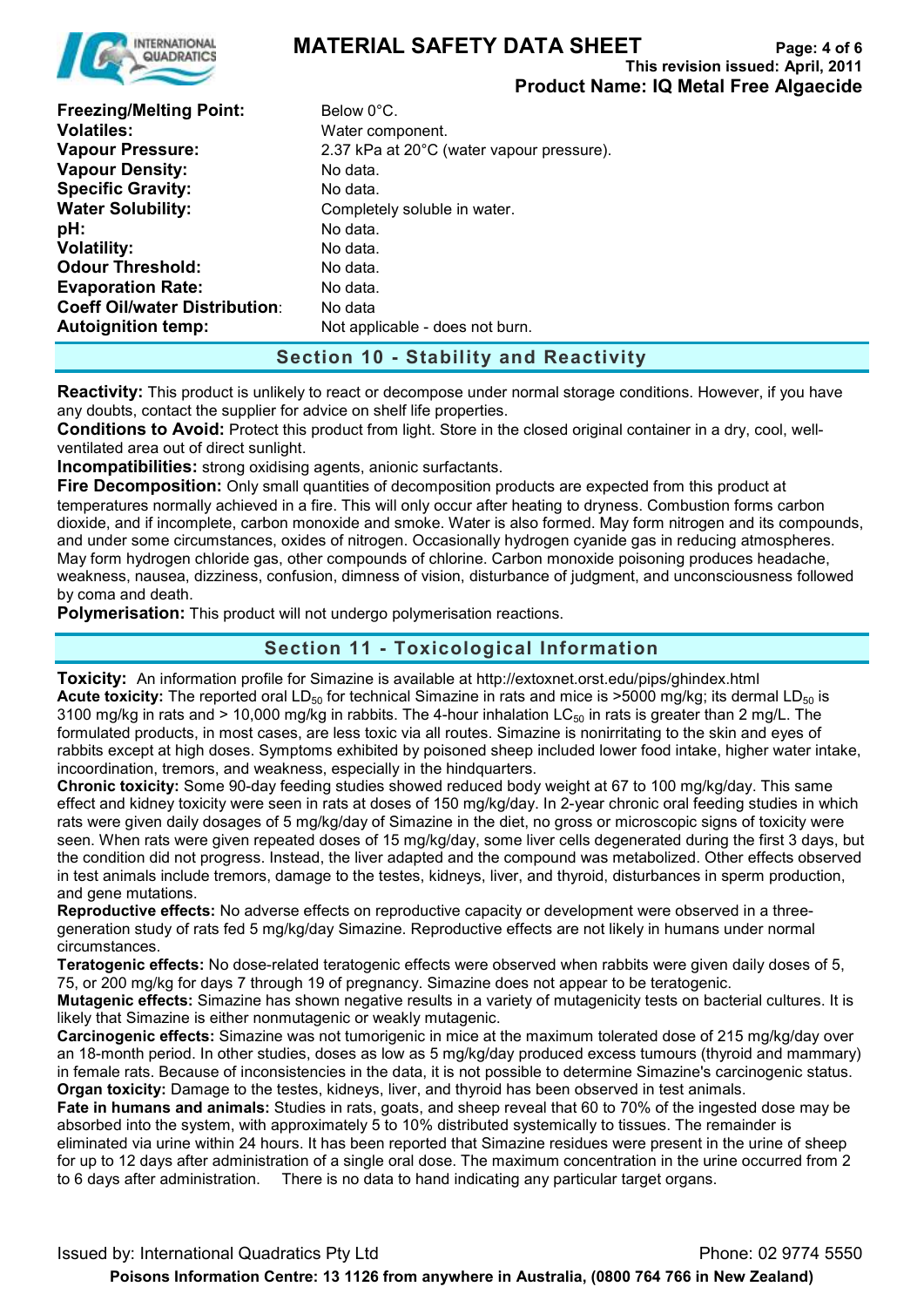

**MATERIAL SAFETY DATA SHEET** Page: 5 of 6

**This revision issued: April, 2011 Product Name: IQ Metal Free Algaecide**

### **Classification of Hazardous Ingredients**

Ingredient **Risk Phrases** 

Simazine Conc>=1%: Xn; R40

#### **Section 12 - Ecological Information**

This product is toxic to aquatic organisms. Insufficient data to be sure of status.

**Effects on birds:** Simazine is practically nontoxic to birds. The reported LD<sub>50</sub> values in mallard and Japanese quail are >4600 mg/kg and 1785 mg/kg, respectively. Similar high values are reported for other species.

**Effects on aquatic organisms:** Simazine is very toxic to aquatic organisms.

**Effects on other organisms:** While many mammals may be insensitive to Simazine, sheep and cattle are especially sensitive. Simazine is nontoxic to bees. A soil  $LC_{50}$  in earthworms of >1000 mg/kg has been reported. **Environmental Fate:** 

**Breakdown in soil and groundwater:** Simazine is moderately persistent with an average field half-life of 60 days. Soil half-lives of 28-149 days have been reported. Residual activity may remain for a year after application (2 to 4 kg/ha) in high pH soils. Simazine is moderately to poorly bound to soils. It does, however, adsorb to clays and mucks. Its low water solubility, however, makes it less mobile, limiting its leaching potential.

**Breakdown in water:** The average half-life of Simazine in ponds where it has been applied is 30 days, with the actual half-life dependent on the level of algae present, the degree of weed infestation, and other factors. Simazine may undergo hydrolysis at lower pH. It does not readily undergo hydrolysis in water at pH = 7.

**Breakdown in vegetation:** Plants absorb Simazine mainly through the roots, with little or no foliar penetration. From the roots, it is translocated upward to the stems, leaves, and growing shoots of the plant. It acts to inhibit photosynthesis. Resistant plants readily metabolize Simazine. Plants that are sensitive to Simazine accumulate it unchanged. It is possible that livestock or wildlife grazing on these plants could be poisoned.

### **Section 13 - Disposal Considerations**

**Disposal:** This product may be recycled if unused, or if it has not been contaminated so as to make it unsuitable for its intended use. If it has been contaminated, it may be possible to separate the contamination in some way. Only if neither of these options is suitable, consider landfill.

#### **Section 14 - Transport Information**

**ADG Code:** This product is not classified as a Dangerous Good. No special transport conditions are necessary unless required by other regulations.

### **Section 15 - Regulatory Information**

**AICS:** All of the significant ingredients in this formulation are compliant with NICNAS regulations.

#### **Section 16 - Other Information**

#### **This MSDS contains only safety-related information. For other data see product literature.**

**Acronyms:** 

| AVIVIIIIV.                     |                                                                                                                                                                                                                                |
|--------------------------------|--------------------------------------------------------------------------------------------------------------------------------------------------------------------------------------------------------------------------------|
| <b>ADG Code</b><br><b>AICS</b> | Australian Code for the Transport of Dangerous Goods by Road and Rail $(7^{in}$ edition)<br>Australian Inventory of Chemical Substances                                                                                        |
| <b>SWA</b>                     | Safe Work Australia, formerly ASCC and NOHSC                                                                                                                                                                                   |
| <b>CAS number</b>              | <b>Chemical Abstracts Service Registry Number</b>                                                                                                                                                                              |
| <b>Hazchem Code</b>            | Emergency action code of numbers and letters that provide information to emergency<br>services especially firefighters                                                                                                         |
| <b>IARC</b>                    | International Agency for Research on Cancer                                                                                                                                                                                    |
| <b>NOS</b>                     | Not otherwise specified                                                                                                                                                                                                        |
| <b>NTP</b>                     | National Toxicology Program (USA)                                                                                                                                                                                              |
| <b>R-Phrase</b>                | <b>Risk Phrase</b>                                                                                                                                                                                                             |
| <b>SUSMP</b>                   | Standard for the Uniform Scheduling of Medicines & Poisons                                                                                                                                                                     |
| <b>UN Number</b>               | <b>United Nations Number</b>                                                                                                                                                                                                   |
|                                | THIS MSDS SUMMARISES OUR BEST KNOWLEDGE OF THE HEALTH AND SAFETY HAZARD INFORMATION OF THE PRODUCT AND<br><u>HOM TO SAEELY HANDLE AND HSE THE DDODLICT IN THE MODKDLACE. EACH HSED MITST DEVIEW THIS MSDS IN THE CONTEVT O</u> |

THE PRODUCT IN THE WORKPLACE. EACH USER MUST REVIEW HOW THE PRODUCT WILL BE HANDLED AND USED IN THE WORKPLACE. IF CLARIFICATION OR FURTHER INFORMATION IS NEEDED TO ENSURE THAT AN APPROPRIATE RISK ASSESSMENT CAN BE MADE,

THE USER SHOULD CONTACT THIS COMPANY SO WE CAN ATTEMPT TO OBTAIN ADDITIONAL INFORMATION FROM OUR SUPPLIERS OUR RESPONSIBILITY FOR PRODUCTS SOLD IS SUBJECT TO OUR STANDARD TERMS AND CONDITIONS, A COPY OF WHICH IS SENT TO OUR CUSTOMERS AND IS ALSO AVAILABLE ON REQUEST.